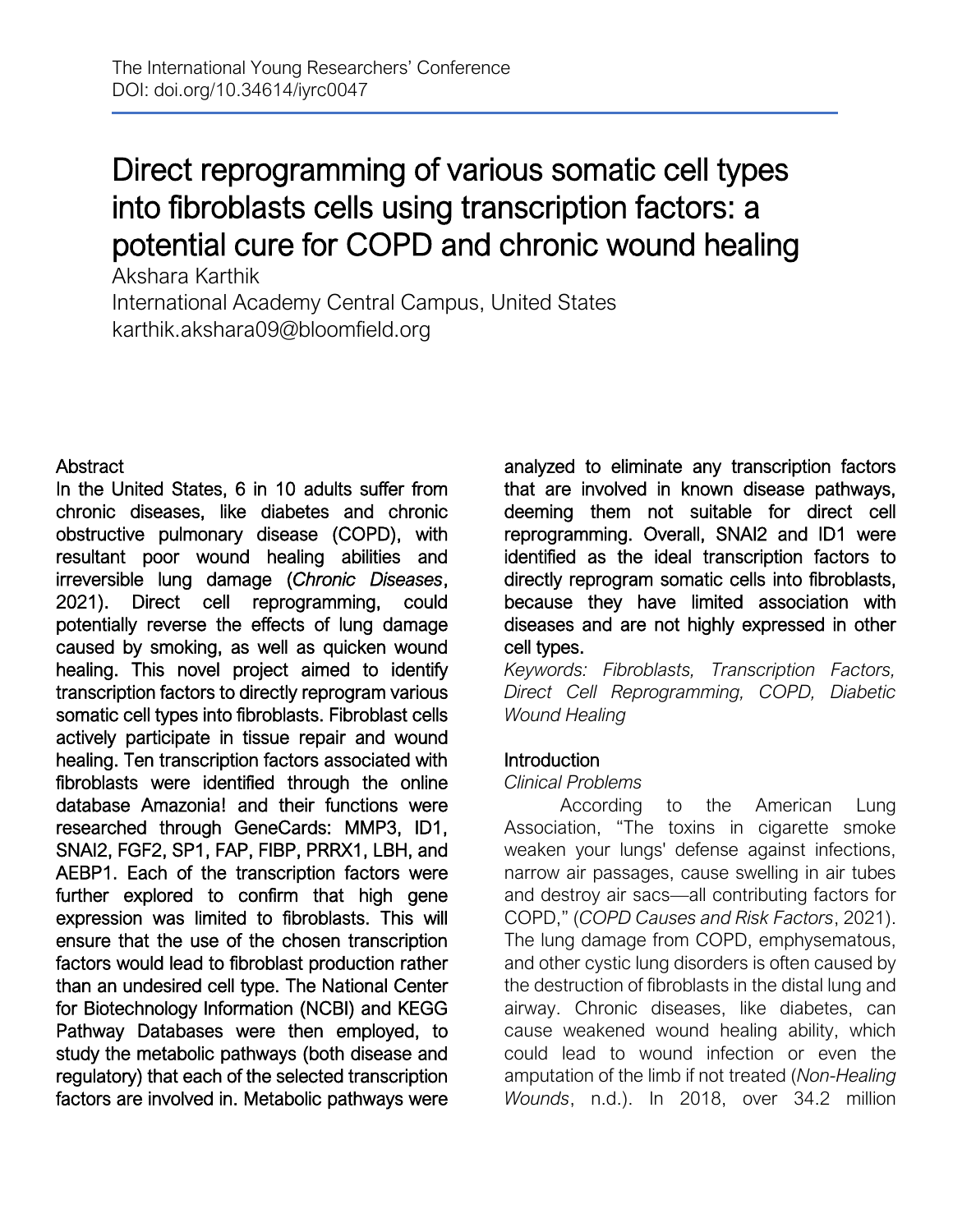American citizens were diabetic, making diabetes a relatively common health ailment in the United States (*National Diabetes, 2020*). Alarmingly, diabetes can cause poor blood circulation, which in turn can affect the movement of fibroblasts to the wound site and cause tissue injuries to heal poorly or not at all (Lerman et. al, 2003). Direct cell reprogramming can be a potential solution to reverse lung damage from COPD and heal chronic diabetic wounds faster.

# *Overview of Direct Cell Reprogramming and Transcription Factors*

Direct cell reprogramming, also known as transdifferentiation, is the revolutionary practice of transforming an initial adult somatic cell type into another, without the need to transition through an induced pluripotent state (Gam et. al, 2010).

Transcription factors are a diverse group of small proteins that can regulate both the rate of the transcription of DNA into mRNA, as well as gene expression. These tiny proteins bind to specific DNA promoter regions or even RNA polymerase, which can inhibit or activate gene transcription (Robertson et.al, 2019). Transcription factors also play a pivotal role in creating divergent cell identities, since different transcription factors are activated in varying cell types and different cell types make contrasting proteins.

The principal transdifferentiation method, used in vitro, utilizes transcription factors and takes place in three major steps. Exogenous transgenes, external genes from outside the organism's genome, are first exposed to the initial cell type through viral vectors, which causes the initial cells to start overexpressing crucial transcription factors which catalyze the reprogramming process (Grath & Dai, 2019). Next, the organism's endogenous genes are either upregulated or downregulated by the transcription factors, and finally, pharmacological agents target a variety of transcriptional pathways, which generates a cellular response that ultimately transforms the initial cell type into the product cell type (Grath & Dai, 2019).

# *Rationale for Reprogramming Somatic Cells to Fibroblasts*

Fibroblast cells were chosen as the target cell type of this project because they are widely recognized for their active contribution to the therapeutic resistance of many human pathologies, including cancer, chronic inflammatory diseases, and systemic autoimmune diseases. Fibroblasts are the main connective tissue cells in the human body, and they are responsible for forming the extracellular matrix and generating collagen (Bainbridge, 2013). Fibroblasts also play a pivotal role in wound healing, by relocating to the injured site and releasing collagen to initiate healing (Bainbridge, 2013). When fibroblasts are activated, as a result of tissue harm, they actively differentiate into myofibroblasts, which create sizable contractions and generate extracellular matrix proteins that further facilitate wound healing and closure (Li & Wang, 2012).

# **Methodology**

# *Investigating Transcription Factors Associated with The Target Cell Type*

Once the target cell type was determined as fibroblasts, the Amazonia! microarray database was utilized to identify the relevant transcription factors active or associated with fibroblast cells. The GeneCards database was then employed to research each of the transcription factor's unique functions. NCBI was used to explore whether or not the chosen transcription factors were associated with diseases by researching the transcription factors' summaries and their phenotypes.

*Data Analysis of Transcription Expression in Target Cell Type and Other Cells*

To efficiently and accurately conduct direct reprogramming of the initial cell type into a fibroblast cell, the transcription factors utilized must be reasonably specific to fibroblasts. If the transcription factor is highly expressed in more than five other cell types, then the direct cell reprogramming experiment greatly risks creating another cell type rather than the target cell trying to be created, which would be undesirable.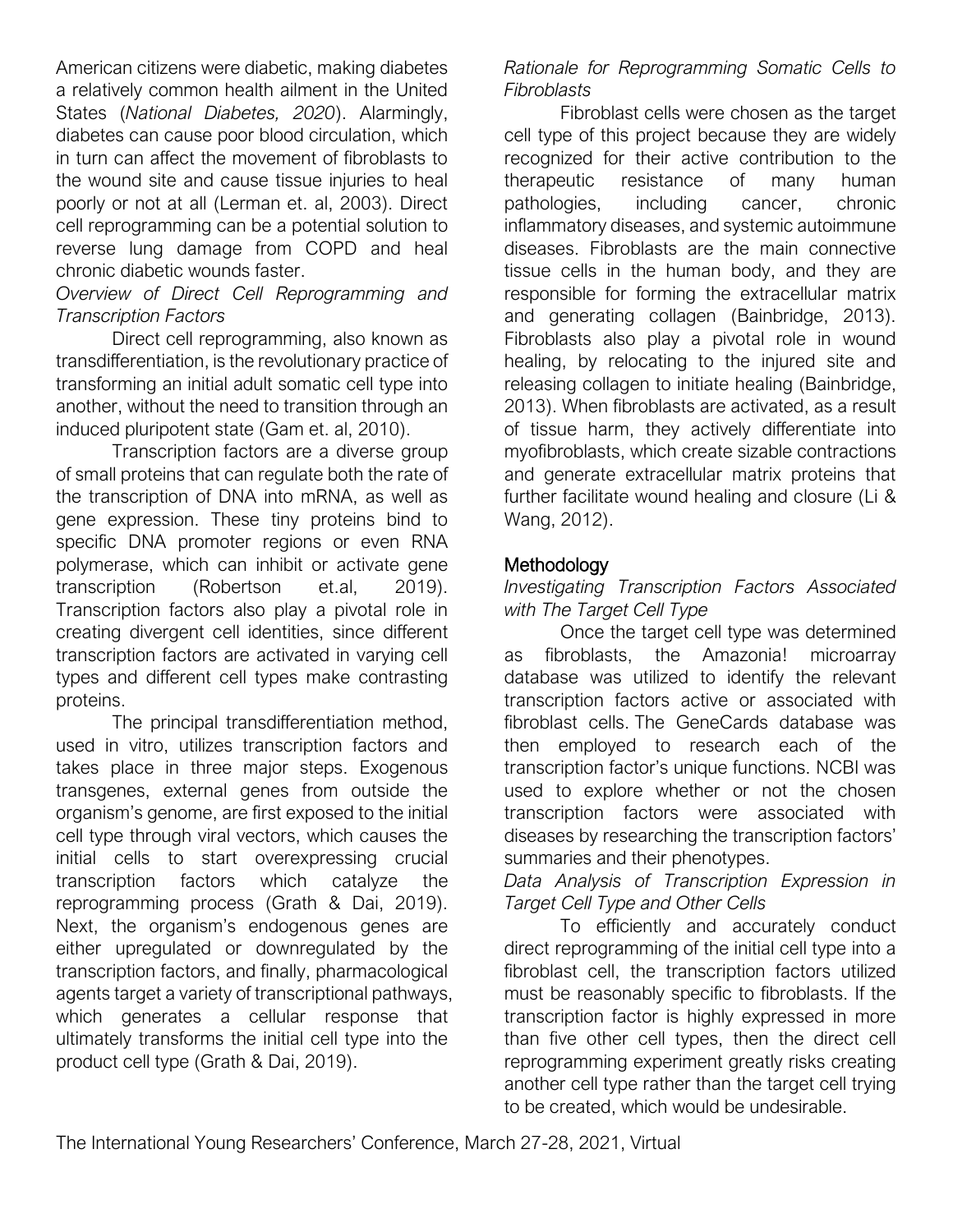In the "Human Body Index" section of Amazonia!, the average microarray signal that is present in the fibroblast samples was calculated. Following that calculation, 90% of that average was also calculated, to identify the other cell types that highly expressed that specific transcription factor. The 90% threshold was chosen since it would most accurately explain which transcription factors are highly expressed compared to the target cell type, which in this case was fibroblasts. If at least one-quarter of the samples of a certain cell type were 90% or greater than that of the average signal for fibroblasts, then the graph exemplified that the transcription factor in question is expressed at a lower rate in fibroblasts, compared to other cells. As a result, the transcription factor may not be good for transdifferentiation purposes, since an undesired cell type could be made. For some transcription factors, in which there were multiple graphs, the same steps were repeated for each graph. The "Embryonic and Adult Normal Tissues" section was ignored for this project since totipotent stem cells were not considered. Additionally, "HESC" and "HIPS" stem cells were disregarded, due to the fact that they are unspecialized and would not be able to carry out the desired functions for this project.

# *Examining Transcription Factor Pathways*

With the KEGG Pathway Database, the signaling pathways for each of the selected transcription factors were investigated through the pathway maps provided, as well as the identification of downstream events. If the transcription factor is involved in many disease pathways, rather than regulatory pathways, the transcription factor, along with other components that could be present in the initial cell, can inadvertently catalyze the pathogenesis of the disease in the new cell, which could potentially be injurious.

# **Results**

Ten transcription factors were identified and investigated in this study: MMP3, FGF2, SP1, FAP, FIBP, PRRX1, LBH, SNAI2, ID1, and AEBP1.

MMP3, PRRX1, AEBP1, LBH, FGF2, SP1, FAP, and FIBP, were not viable transcription factors, given that they were highly expressed in more than five other cell types and/or were involved in disease pathways. Based on the data collected in Table 1, SP1 and FGF2 were eliminated, since they are highly expressed in five or more other cell types and are involved in a large number of metabolic disease pathways, deeming them not specific enough for the transdifferentiation of other cell types into fibroblast cells. Moreover, as seen in Figure 1, they were minimally expressed in the fibroblast cell samples, compared to the other transcription factors. FAP and MMP3 are involved in metabolic disease pathways, including a variety of cancers. Even though the manifestation of these diseases in the new cell is not guaranteed, the transcription factors are directly involved in multiple serious disease pathways which may increase the chances of disease materializing in the product cell. PRRX1, LBH, AEBP1, and FIBP were deemed inconclusive since the KEGG Pathways database did not have any data regarding the metabolic pathways these transcription factors were respectively involved in.

Through this study, ID1 was deduced as an ideal transcription factor, since it is not associated with metabolic disease pathways, and is only highly expressed in fibroblasts and endometrial cells, as seen in Table 2. ID1 is solely involved in regulatory pathways like Rap1 signaling pathway, TGF-beta signaling pathway, Hippo Signaling Pathway, and other various signaling pathways regulating pluripotency, the ability to give rise to any cell type in the human body, of stem cells.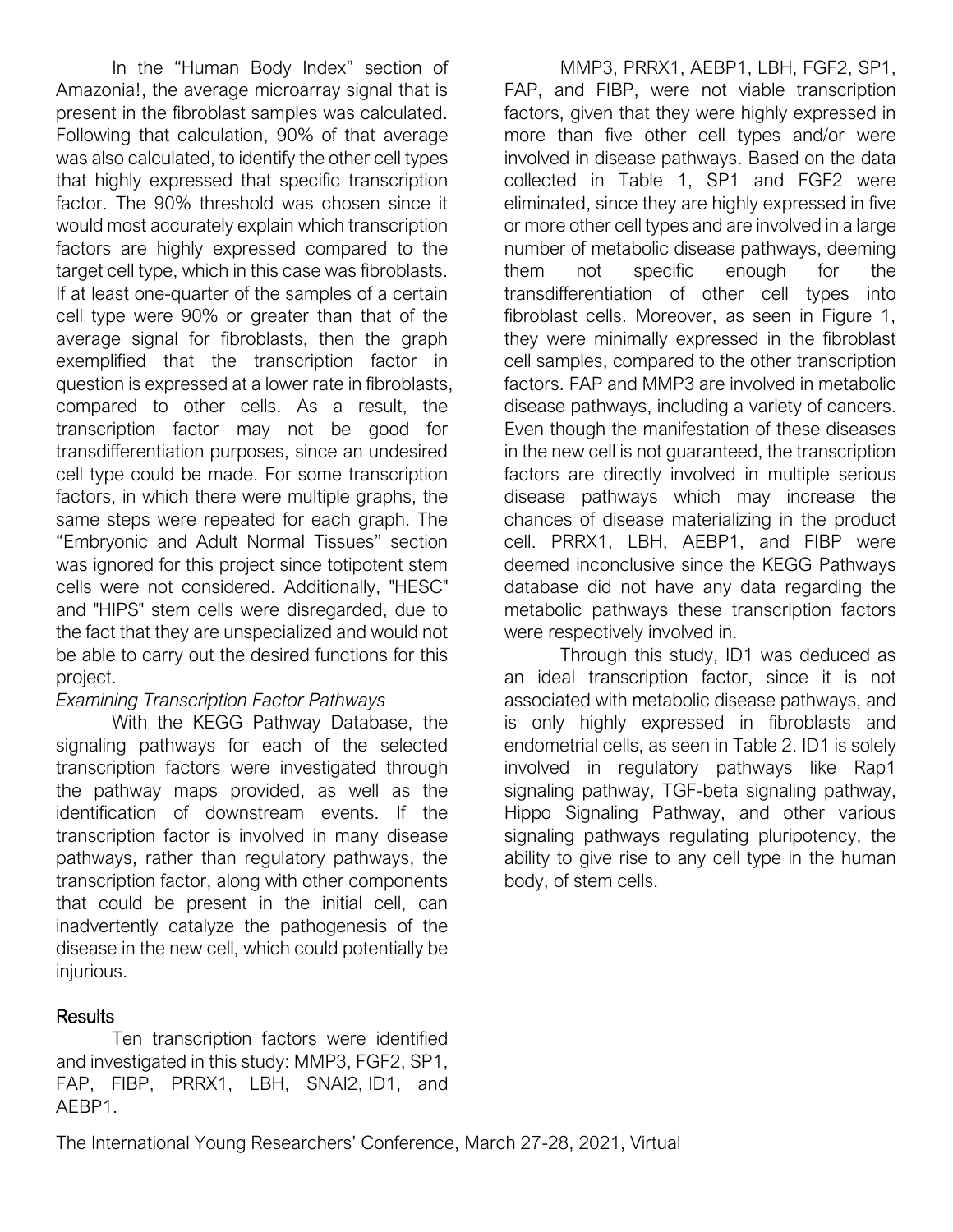TABLE 1. Analysis on MMP3, FGF2, SP1, FAP, FIBP, PRRX1, LBH, and AEBP1 Transcription Factors Using Data from Amazonia!, NCBI, GeneCards, and KEGG Pathway

| <b>Target Cell Type</b> | Important<br>Transcription<br>Factor | Other Cell Types That Express It                                                                                                                                                                                                                                                                                                                    | Highly<br>expressed in five<br>or more other<br>cell types? | <b>Known Functions</b><br>(According to NCBI and Genecards)                                                                                                                                                                                                                                                                                                                                                                | <b>Associated Diseases</b><br>(According to NCBI<br>and Genecards)                   | <b>Metabolic Regulatory Pathways</b><br>(According to KEGG Pathways<br>Database)                                                                                                                                                                                                            | Metabolic Disease Pathways<br>(According to KEGG Pathways<br>Database)                                                                                                                                                                        |
|-------------------------|--------------------------------------|-----------------------------------------------------------------------------------------------------------------------------------------------------------------------------------------------------------------------------------------------------------------------------------------------------------------------------------------------------|-------------------------------------------------------------|----------------------------------------------------------------------------------------------------------------------------------------------------------------------------------------------------------------------------------------------------------------------------------------------------------------------------------------------------------------------------------------------------------------------------|--------------------------------------------------------------------------------------|---------------------------------------------------------------------------------------------------------------------------------------------------------------------------------------------------------------------------------------------------------------------------------------------|-----------------------------------------------------------------------------------------------------------------------------------------------------------------------------------------------------------------------------------------------|
| Fibroblasts             | MMP3                                 | Synovial Membrane                                                                                                                                                                                                                                                                                                                                   | No                                                          | Involved in the breakdown of extracellular matrix in normal<br>physiological processes, such as embryonic development,<br>reproduction, and tissue remodeling, as well as in disease<br>processes, such as arthritis and metastasis.                                                                                                                                                                                       | Coronary Heart Disease<br>and Alzheimers Disease                                     | IL-17 Signaling Pathway<br>TNF Signaling Pathway                                                                                                                                                                                                                                            | Coronavirus Disease- COVID-19<br>Transcriptional Misregulation in Cancer<br>Prostate Cancer<br><b>Rheumatoid Arthritis</b>                                                                                                                    |
| Fibroblasts             | PRRX1                                | Graph 1: none<br>Graph 2: Deltoid Muscle, Synovial Membrane, Joint<br>Tissue                                                                                                                                                                                                                                                                        | No                                                          | A transcription co-activator, enhancing the DNA-binding<br>activity of serum response factor, a protein required for the<br>induction of genes by growth and differentiation factor                                                                                                                                                                                                                                        | Agnathia-otocephaly<br>complex                                                       | N/A                                                                                                                                                                                                                                                                                         | N/A                                                                                                                                                                                                                                           |
| Fibroblasts             | AEBP1                                | Coronary Artery, Saphenous Vein, Synovial<br>Membrane                                                                                                                                                                                                                                                                                               | No                                                          | Encodes a member of carboxypeptidase A protein family.<br>The encoded protein may function as a transcriptional<br>repressor and play a role in adipogenesis and smooth<br>muscle cell differentiation                                                                                                                                                                                                                     | EHLERS-DANLOS<br>SYNDROME                                                            | N/A                                                                                                                                                                                                                                                                                         | N/A                                                                                                                                                                                                                                           |
| Fibroblasts             | LBH                                  | Ovary, Lung, Salivary Gland, Saphenous Vein,<br>Heart, Heart Ventricle, PBMC media resting, CD4+<br>antiCD3+antiCD28 activated, CD4+ resting, CD8+<br>antiCD3+ anti-CD28 activated, CD8+ resting, T cells<br>antiCD3, T cells resting, Thymus Gland, Tonsil,<br>Spleen, B cells resting, Uterus                                                     | Yes                                                         | Transcriptional activator which may act in mitogen-<br>activated protein kinase signaling pathway. Developmental<br>protein with roles in transcription and transcription<br>regulation.                                                                                                                                                                                                                                   | <b>Rheumatoid Arthritis</b>                                                          | N/A                                                                                                                                                                                                                                                                                         | N/A                                                                                                                                                                                                                                           |
| Fibroblasts             | FGF <sub>2</sub>                     | Graph 1: MSC (stem cells *may not be involved in<br>this project*)<br>Graph 2: MSC (stem cells)                                                                                                                                                                                                                                                     | No                                                          | Involved in the breakdown of extracellular matrix in normal<br>physiological processes, such as embryonic development,<br>reproduction, and tissue remodeling, as well as in disease<br>processes, such as arthritis and metastasis.                                                                                                                                                                                       | Irritable Bowel Syndrome                                                             | EGFR tyrosine kinase inhibitor<br>resistance<br>MAPK signaling pathway<br>Ras signaling pathway<br>Rap1 signaling pathway<br>Calcium signaling pathway<br>P13K-Akt signaling pathway<br>Signaling pathways Regulating the<br>Pluripotency of Stem Cells<br>Regulation of actin cytoskeleton | Melanoma<br><b>Breast Cancer</b><br>Gastric Cancer<br>Proteooglycane in cancer<br>Pathways in Cancer<br>Kaposi sarcoma-associated<br>herpesvirus infection                                                                                    |
| Fibroblasts             | SP <sub>1</sub>                      | Graph 1: (first five) Ovary, Oocyte, Frontal Lobe,<br>Occipital Lobe, Caudate<br><b>Graph 2:</b> (first five) Ovary, Oocyte, Testes, Cerebral<br>Cortex, Frontal Lobe<br>Graph 3: (first five) Ovary, Testes, Cerebral Cortex,<br>Frontal Lobe, Cerebellum<br>Graph 4: (first five) Ovary, Testes, Cerebral Cortex,<br>Frontal Lobe, Occipital Lobe | Yes                                                         | Transcription factor that can activate or repress<br>transcription in response to physiological and pathological<br>stimuli. Binds with high affinity to GC-rich motifs and<br>regulates the expression of a large number of genes<br>involved in a variety of processes such as cell growth,<br>apoptosis, differentiation and immune responses. May<br>have a role in modulating the cellular response to DNA<br>damage. | None                                                                                 | Endocrine resistance<br>Mitophagy- animal<br>TGF-beta signaling pathway<br>Estrogen signaling pathway<br>Cortisol synthesis and secretion<br>Parathyroid hormone synthesis,<br>secretion, and action                                                                                        | Cushing syndrome<br>Endocrine resistance<br>Huntington disease<br>Spinocerebellar ataxia<br>Human cytomegalovirus infection<br>Pathways in cancer<br>Transcriptional misregulation in cancer<br>Breast cancer<br>Choline metabolism in cancer |
| Fibroblasts             | FAP                                  | None                                                                                                                                                                                                                                                                                                                                                | No                                                          | FAP expression is high in reactive stromal fibroblasts of<br>epithelial cancers, granulation tissue of healing wounds,<br>and malignant cells of bone and soft tissue sarcomas. FAP<br>is thought to be involved in the control of fibroblast growth<br>or epithelial-mesenchymal interactions during<br>development, tissue repair, and epithelial carcinogenesis.                                                        | Colorectal Cancer                                                                    | N/A                                                                                                                                                                                                                                                                                         | Colorectal Cancer                                                                                                                                                                                                                             |
| Fibroblasts             | <b>FIBP</b>                          | Testes, Amygdala, Thalamus, HepG2, HUVEC Cell<br>Line, MSC (stem cells), T cells antiCD3 30h<br>activated                                                                                                                                                                                                                                           | Yes                                                         | The FIBP protein is an intracellular protein that binds<br>selectively to acidic fibroblast growth factor (aFGF). It is<br>postulated that FIBP may be involved in the mitogenic<br>action of aFGF.                                                                                                                                                                                                                        | Acne vulgaris,<br>inflammatory bowel<br>disease, Thauvin-<br>Robinet-Faivre syndrome | N/A                                                                                                                                                                                                                                                                                         | N/A                                                                                                                                                                                                                                           |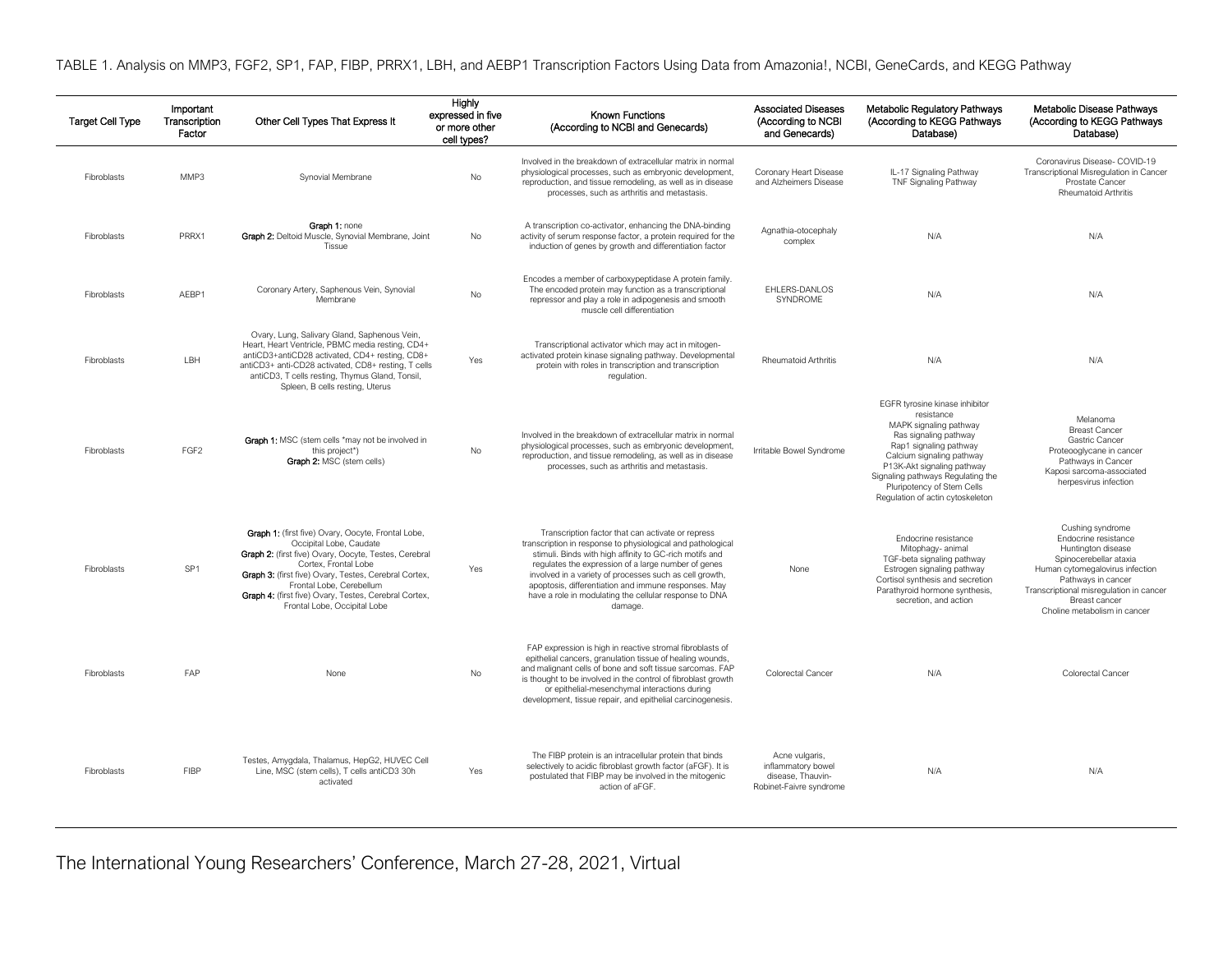TABLE 2. Analysis of Applicable Transcription Factors: SNAI2 and ID1 Using Data from Amazonia!, NCBI, GeneCards, and KEGG Pathways

| <b>Target Cell</b><br><b>Type</b> | Important<br>Transcription<br>Factor | <b>Other Cell</b><br><b>Types That</b><br><b>Express It</b> | <b>Highly</b><br>expressed in<br>five or more<br>other cell<br>types? | Known Function(s)                                                                                                                                                                                                                                                                                             | Associated<br><b>Diseases</b>                                 | <b>Metabolic Regulatory</b><br>Pathways                                                                                                                                      | Metabolic<br><b>Disease</b><br>Pathways |
|-----------------------------------|--------------------------------------|-------------------------------------------------------------|-----------------------------------------------------------------------|---------------------------------------------------------------------------------------------------------------------------------------------------------------------------------------------------------------------------------------------------------------------------------------------------------------|---------------------------------------------------------------|------------------------------------------------------------------------------------------------------------------------------------------------------------------------------|-----------------------------------------|
| Fibroblasts                       | SNAI <sub>2</sub>                    | Ovary                                                       | <b>No</b>                                                             | Transcriptional repressor that<br>modulates both activator-<br>dependent and basal<br>transcription. Involved in the<br>generation and migration of<br>neural crest cell. Involved in<br>the regulation of ITGB1 and<br>ITGB4 expression and cell<br>adhesion and proliferation in<br>epidermal keratinocytes | Partial<br>Albanism and<br>Waardenburg<br>Syndrome<br>Type 2D | Hippo Signaling<br>Pathway<br>Adherens Junction                                                                                                                              | Piebaldism<br>Waardenburg<br>Syndrome   |
| Fibroblasts                       | ID <sub>1</sub>                      | Endometrium                                                 | No (but highly<br>expressed in<br>Endometrium<br>cell samples)        | Prevent skeletal muscle<br>differentiation by sequestering<br>the E proteins, thus blocking<br>the activity of MyoD and other<br>myogenic bHLH proteins                                                                                                                                                       | None                                                          | Rap1 Signaling Pathway<br><b>TGF-beta Signaling</b><br>Pathway<br>Hippo Signaling<br>Pathway<br><b>Signaling Pathways</b><br>Regulating the<br>Pluripotency of Stem<br>Cells | None                                    |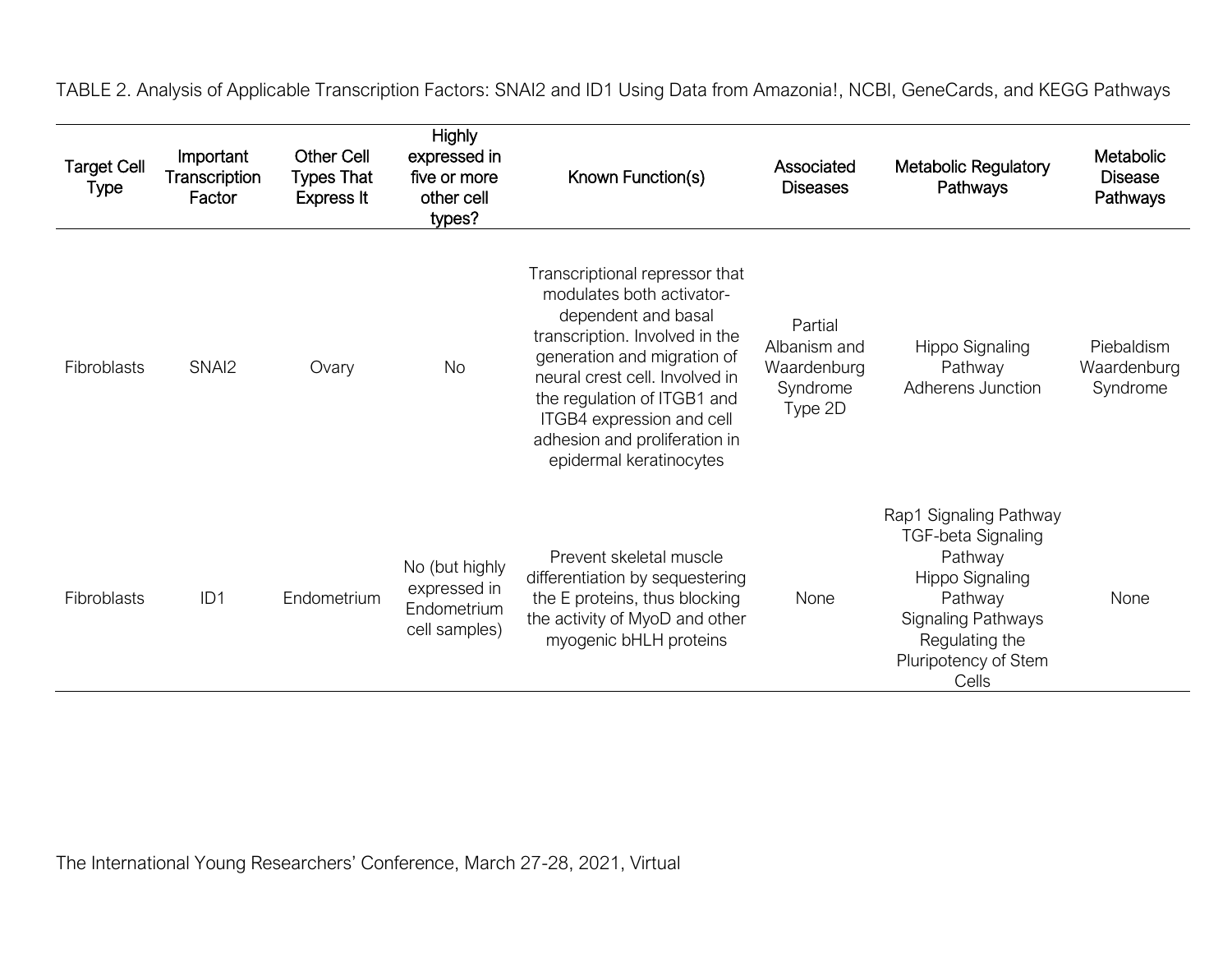

Average Microarray Signal for All Samples of Each Transcription **Factor for Fibroblast Cells** 

FIGURE 1. Average Microarray Signal (Gene Expression) for All Samples of Each of the Chosen Transcription Factors for Fibroblast Cells.

When the other cell samples that had signal values that were at least 90% of the average fibroblast signal were investigated, it was found that ID1 was also highly expressed in endometrial cell samples, as seen in Figure 2. This could pose a minimal but potential threat to direct cell reprogramming purposes and could unintentionally transform the initial cell type into an endometrial cell rather than that of a fibroblast during direct reprogramming. However, since ID1 is only highly expressed in one other cell type, it is still specific to fibroblast cells and can therefore be utilized for transdifferentiation purposes to create fibroblast cells.



ID1 Average Microarray Signal (Gene Expression) in Fibroblast Samples vs Endometrial Samples

FIGURE 2. ID1 Average Microarray Signal (Gene Expression) in Fibroblast Samples vs Endometrial Samples.

SNAI2 is another ideal transcription factor, since it is associated with few diseases, not as highly expressed in other cell types, and has no role in undesirable pathways, as seen in Table 2. SNAI2 is associated with the Piebaldism disease pathway, a rare autosomal disorder caused by mutations in the KIT and SNAI2 genes, and the Waardenburg Syndrome disease pathway, which is another rare heterogeneous genetic disease caused by mutations in the SNAI2 gene. Furthermore, SNAI2 is also involved in the Hippo Signaling Pathway, which regulates organ size through cell proliferation and apoptosis, as well as Adherens Junctions, which are protein complexes that are found in epithelial tissues at cellcell junctions. Since SNAI2 is involved in mainly regulatory pathways and rare genetic-based disease pathways, transdifferentiation can be accomplished with minimal concern over the transcription factor causing undesired downstream events.

Since SNAI2 is associated with disease pathways, unlike ID1, the latter would probably be the most ideal transcription factor to use for reprogramming efforts to create fibroblast cells. It is important to note that even if defects in a transcription factor's gene, like SNAI2, may cause disease, it does not mean that it will necessarily translate into disease post-transdifferentiation. Additionally, the only other cell type from the microarray samples that SNAI2 has high gene expression in is the ovary, though the average of the ovary microarray signal values is less than that of SNAI2 (as seen in Figure 3). Since the expression of SNAI2 in the ovary samples is less than the fibroblast samples, creating another cell type other than fibroblasts, during transdifferentiation, is possible but highly unlikely. This credits SNAI2 as still being a viable transcription factor that can be used for direct cell reprogramming efforts with ID1.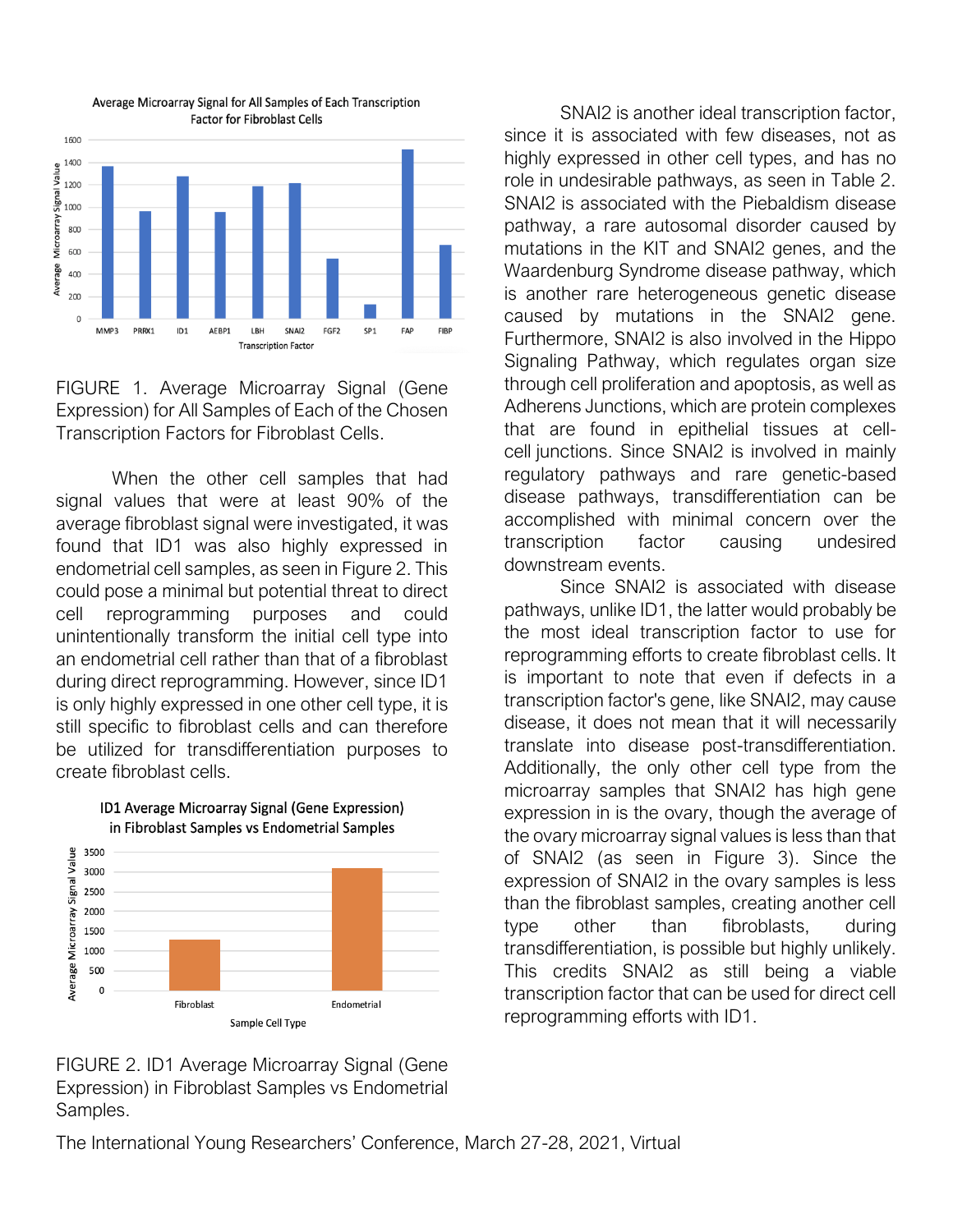

FIGURE 3. SNAI2 Average Microarray Signal (Gene Expression) in Fibroblast Samples vs. Ovary Samples.

### **Discussion**

SNAI2 and ID1 were the transcription factors determined to be viable for the direct reprogramming of other cell types into fibroblast cells.

Previous transdifferentiation experiments have utilized fibroblast cells, along with a variety of other cell types, including hair keratinocytes, blood monocytes, melanocytes, hepatocytes, astrocytes, neural stem cells, T cells, and urine cells, to create other cell types like induced pluripotent stem cells (iPSCs) (Gam et. al, 2010). In addition, researchers were able to utilize transcription factors to directly convert fibroblast cells into functioning neurons (Vierbuchen et. al, 2010). This investigation is novel and deviates from previous transcriptome studies, in that the purpose of this project was to create fibroblasts through direct cell reprogramming, unlike past studies where fibroblast cells have been used as the initial cell type and reprogrammed to create cells of another type.

There are various clinical implications for applying directly reprogrammed fibroblast cells. For example, smoking is a major cause of a variety of lung-related health problems like emphysema and COPD. The findings from this study could potentially be applied to help reverse lung damage caused by smoking and vaping, by replacing damaged fibroblast cells found in the distal lung and airway with new, healthy fibroblast cells made from direct cell reprogramming.

Furthermore, wound healing is significantly prolonged in patients with underlying medical problems, like cardiovascular diseases, diabetes, and immunodeficiency conditions, and consequently are at a higher risk of infection (*Non-Healing Wounds*, n.d.*)*. Fibroblast cells created through transdifferentiation could be applied to faster wound healing. In-vitro transdifferentiation using autologous somatic cells to create fibroblast cells can be transplanted to a patient's wound site. This application could not only improve the patient's wound healing ability but reduce adverse reactions caused by immune rejection since autologous cell types would be utilized.

Due to the COVID-19 pandemic, this study became purely based on computational microarray database values, as well as research on functions and pathways of merely 10 transcription factors associated with fibroblasts. Additionally, due to database limitations, four transcription factors had to be eliminated since there was not enough pathway data available to formulate a conclusion on their effectiveness for the transdifferentiation of other cell types into fibroblast cells. Furthermore, this examination does not account for a variety of external factors a lab would have to offer. First and foremost, in the future, ID1 and SNAI2 should be tested in a lab to determine if they can be used to transdifferentiate other cell types into fibroblast cells and evaluate whether using them individually or together for direct reprogramming would yield better results. Additionally, more transcription factors associated with fibroblasts should be investigated to deduce whether more transcription factors could be used, either individually or in conjunction, to create functioning fibroblast cells. Furthermore, cell types similar to fibroblasts, like osteoblasts and chondroblasts, should also be examined, to uncover any similarities between their respective functions, associated transcription factors, and their microarray gene expressions, and therefore their